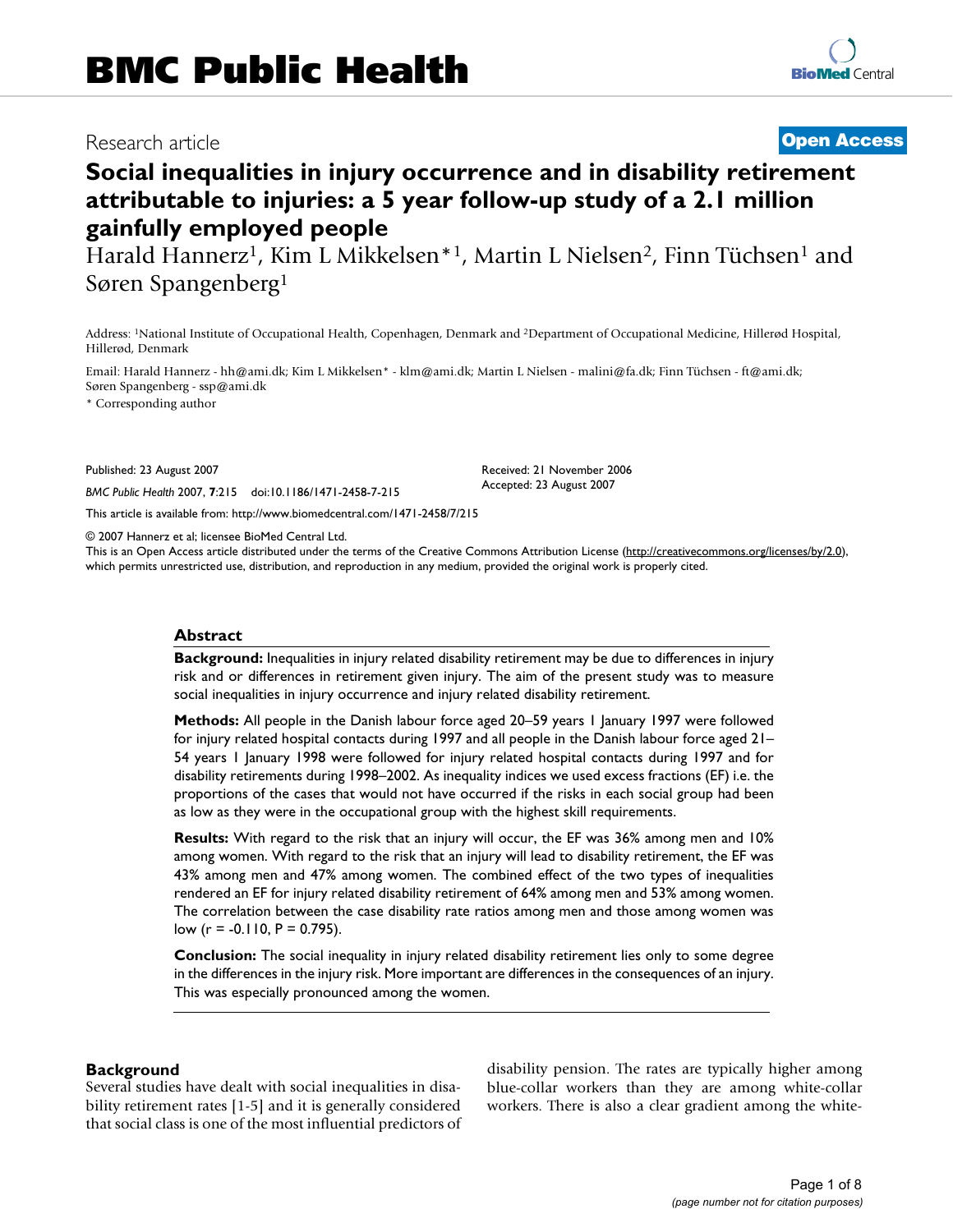collar workers, – the higher in the hierarchical class structure, the lower the rates [6].

A part of the inequalities in disability retirement rates would be due to inequalities in health and safety while the rest would be due to inequalities with regard to the risk of being excluded from the labour market, given acquired disability. The risks of disability are typically associated with the environment, genetic predisposition, acquired vulnerability, and risk behaviour while the exclusion risks among people with disabilities are associated with rehabilitation possibilities and factors that influence the inclusiveness of the labour market.

Studies on inequalities in health abound [7]. Similarly, the literature on return-to-work (RTW) [8,9], re-employment [9-13], and disability retirement [14] is extensive, but we have not found any studies that systematically estimate social inequalities in exclusion risks among disabled workers.

Disability retirement among worn-out manual workers has been regarded as a welcome compensation for a hard work-life. Recent research has, however, shown that 81% of all disability pensioners in Denmark retired involuntarily [15]. It has also been shown that involuntary labour market exclusion has adverse consequences on physical functioning, mental health and mortality even after baseline health and socio-demographic factors are controlled for [16,17]. In particular, it has been found that involuntary job loss is associated with increased risk for stroke [18], increased depressive symptoms [19] and increased risk of serious self-harm leading to hospital contacts or death [20].

Since primary and secondary prevention of disability retirement often require quite different types of prevention strategies it would be useful to differentiate between inequalities in health and safety and inequalities in exclusion probabilities among people with ill health and disabilities in the estimation of social inequalities in disability retirement. In particular we find it useful to estimate the contribution to the inequality in injury related disability retirement which is due to inequalities in injury risk at one hand and the inequality in disability retirement once injured on the other hand.

The aim of the present work was to measure occupational social status inequalities with regard to:

- A. the risk that an injury will occur, and
- B. the risk that an injury will lead to disability retirement.

Since injuries can lead to disability retirement regardless of cause and mechanism all injuries leading to hospital contacts are included, with no distinction between work and non-work related injuries.

# **Methods**

#### *Data source*

The present study used information obtained through a record-linkage between three Danish national registers – the centralised civil registration system (CRS), the hospital patient register, and the employment classification module. The hospital patient register has existed since 1977 and contains data from all public hospitals in Denmark (more than 99% of all admissions). In the time period 1977–94, the register only included inpatients but from 1995 it also covers outpatients and emergency ward visits [21]. The diagnoses have been coded according to international classification of diseases version ten (ICD-10) since 1994. CRS contains information on gender, addresses and dates of birth, death and migrations for every person who is or has been an inhabitant of Denmark sometime between 1968 and present time. A person's employment status and occupation are registered annually in the employment classification module [21]. The occupations are coded in accordance with DISCO-88, which is the Danish version of the international standard classification of occupations (ISCO-88) [22]. In DISCO-88, the occupations are hierarchically divided into 10 major groups, 27 sub-major groups, 111 minor groups and 372 unit groups. The ten major groups are:

- 1. Legislators, senior officials and managers.
- 2. Professionals.
- 3. Technicians & associate professionals.
- 4. Clerks.
- 5. Service workers and shop and market sales workers.
- 6. Skilled agricultural and fishery workers.
- 7. Craft and related trades workers.
- 8. Plant and machinery operators and assemblers.
- 9. Elementary occupations.
- 0. Armed forces.

The major groups 0 and 1 (which together comprise approximately seven percent of all economically active people in Denmark) are considered heterogeneous with respect to social status and will for that reason not be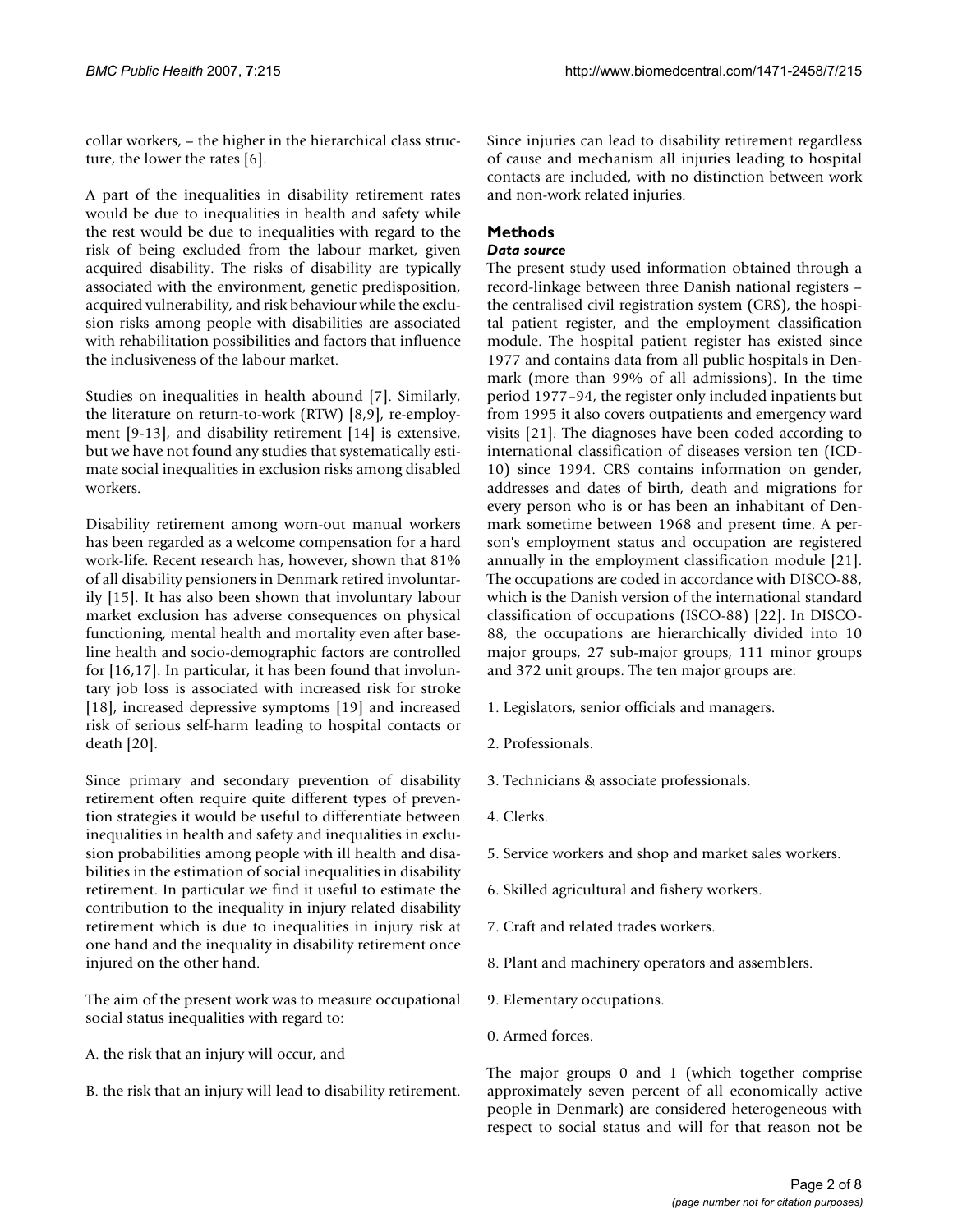included in the calculations of social inequalities. The other major groups will serve as proxies for social status groups, with group 2 "professionals" as the reference group. The study was conducted in accordance with the ethical rules and regulation of, and was approved by, the Danish Data Inspection service.

#### *Calculations with regard to the risk that an injury will occur*

All economically active persons in Denmark aged 20–59 years 1 January 1997 were followed in the hospital register of 1997 for the first occurrence of a hospital contact with a principal diagnosis in the ICD-10 interval S00-T98 (injury, poisoning and certain other consequences of external causes). Subjects were followed to the end of the follow-up period unless the sought outcome occurred or they died or emigrated, in which case the follow-up ended since the subjects were no longer at risk.

For each gender, we used indirect standardisation to adjust for age in five-year age groups, with all economically active people in the total population of Denmark as standard population, and we estimated standardised incidence ratios by social group.

The excess fraction, i.e. the proportion of the cases that would not have happened if the injury incidence rate in every social group had been as low as that in the reference group, was estimated by the equation

$$
EF_{INCIDENCE} = \frac{\sum_{i} p_i (IRR_i - 1)}{1 + \sum_{i} p_i (IRR_i - 1)}
$$
(1)

where  $p_i$  is the proportion of the study population that belong to group *i*, and *IRR*<sub>*i*</sub> is the standardised incidence ratio in social group *i* divided by that in group 2 "Professionals", which was the predetermined reference group.

#### *Calculations with regard to the risk that an injury will lead to disability retirement*

All economically active persons in Denmark aged 21–54 years 1 January 1998 were followed in the period 1998– 2002 for the first occurrence of the socio-economic status 'disability pensioner' in the employment classification module. If a disability retirement occurred during a certain calendar year, the retirement date was set to July 1st that year. Subjects were followed to the end of the followup period unless the sought outcome occurred or they died, emigrated or retired for other reasons than disability, in which case the follow-up ended since the subjects were no longer at risk. Record-linkage to the hospital register was done for information on hospital treatment for an injury (ICD-10: S00-T98) during 1997 – the year preceding the baseline date. For each gender, we used indirect standardisation to adjust for age in five-year age groups, with all economically active people in the total population of Denmark as standard population, and we estimated standardised incidence ratios for disability retirement by social group and injury status, defined by whether or not the person was treated for an injury during 1997.

For each social group, we then estimated the proportion of the observed disability retirements among the people with an injury at baseline that could be attributed to the baseline injury. For this we used the equation

$$
AP_i = \frac{SDR_{i,Injured} - SDR_{i,Non-injured}}{SDR_{i,Injured}}
$$
 (2)

where *APi* is the attributable proportion in social group *i* and *SDRi*,*Injured* is the standardised disability ratio (standardised incidence ratio for disability retirement) among the people in group *i* who were injured at baseline.

The relative risk for an injury related disability retirement among the injured was estimated by the equation

$$
CDRR_i = \frac{AP_i \times SDR_{i,[} \times SDR_{i,2})}{AP_2 \times SDR_{2,2} \times SDR_{i,2}}
$$
 (3)

where the case disability rate ratio (*CDRRi* ) gives the ratio of the risk that an injury will lead to disability retirement in social group *i* with that in social group 2 "Professionals", which was the predetermined reference group.

Propagation of error formulas [23] and large sample theory [24] were used to form confidence intervals around the estimates.

The excess fraction, i.e. the proportion of the injury related disability retirements that would not have happened if the injury related case disability rate in every social group had been as low as that in the reference group, was estimated by the equation

$$
EF_{CASE\_DISABILITY} = \frac{\sum_{i} q_i (CDRR_i - 1)}{1 + \sum_{i} q_i (CDRR_i - 1)} e
$$
 (4)

where  $q_i$  is the proportion of the injury cases that belong to group *i*.

#### *The combined effect of inequalities in injury incidence rates and case disability rates*

The excess fraction, i.e. the proportion of the injury related disability retirements that would not have happened if the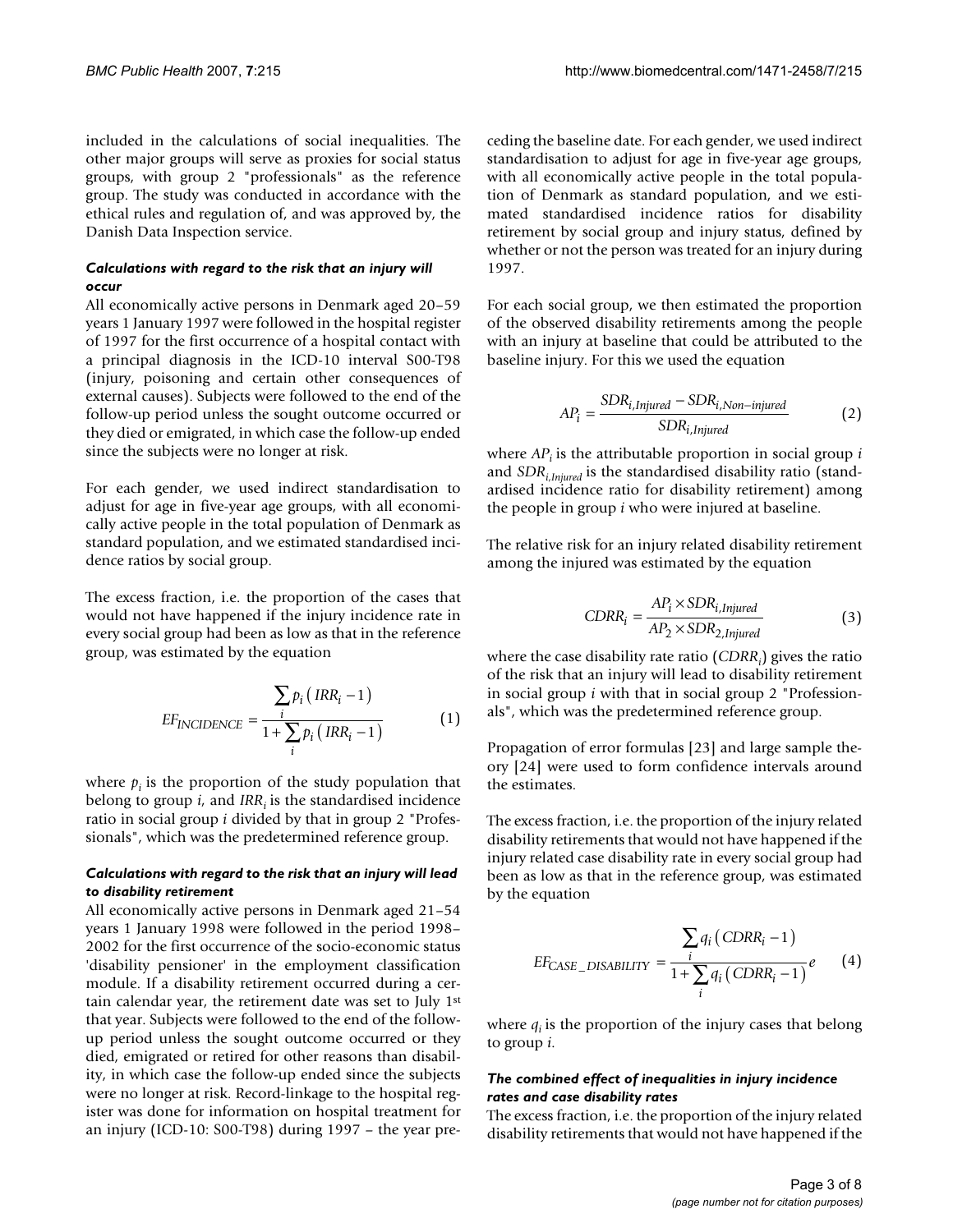injury related disability rate in every social group had been as low as that in the reference group, was estimated by the equation

$$
EF_{DISABILITY} = \frac{\sum_{i} p_i \left( IRR_i \times CDRR_i - 1 \right)}{1 + \sum_{i} p_i \left( IRR_i \times CDRR_i - 1 \right)} \tag{5}
$$

where  $p_i$  is the proportion of the study population that belong to group *i*.

#### **Results**

The part of the study that dealt with social inequalities in injury incidence during 1997 included 1 101 714 men and 1 034 903 women (the total number of people and the number of injured people in each social group is given in table 1). 87% of the emergency ward visits were accidents while 2% were intentional. Nine percent of the accidents were traffic-related and 27% were fall-related. Among the people who were economically active 1 January 1998, 139 235 men and 78 411 women were injured in 1997. In total, we observed 2257 disability retirements among the male cases and 1906 among the female cases. According to equation (2), 37% of the retirements among the male cases and 44% of the retirements among the female cases could be statistically attributed to an injury at baseline.

With regard to social inequalities in the risk that an injury will occur, we observed an excess fraction (*EF*<sub>INCIDENCE</sub>) of 36% among the men and 10% among the women. With regard to social inequalities in the risk that an injury will lead to disability retirement, we observed an excess fraction ( $E_{\text{CASE-DISABILITY}}$ ) of 43% among the men and 47% among the women. Finally, the combined effect of inequalities in injury incidence rates and case disability rates

**Table 1: Number of men and women in the study population 1997, by social group**

|   |                                                      | Men    |         | Women  |         |
|---|------------------------------------------------------|--------|---------|--------|---------|
|   |                                                      | Total  | Injured | Total  | Injured |
| 2 | Professionals                                        | 168504 | 12515   | 122556 | 8059    |
| ٦ | Technicians and associate<br>professional            | 155793 | 14217   | 229480 | 17170   |
| 4 | Clerks                                               | 78235  | 9025    | 237654 | 16900   |
| 5 | Service workers and shop<br>and market sales workers | 82580  | 12108   | 253768 | 21510   |
| 6 | Skilled agricultural and<br>fishery workers          | 46974  | 4331    | 5649   | 437     |
| 7 | Craft and related trades<br>workers                  | 273230 | 43462   | 20591  | 1969    |
| 8 | Plant and machine<br>operators and assemblers        | 151612 | 22604   | 55458  | 4998    |
| 9 | Elementary occupations                               | 144786 | 22910   | 109747 | 9181    |

gave us an excess fraction for injury related disability retirement (*EF*<sub>DISABILITY</sub>) of 64% among the men and 53% among the women.

#### *Rate ratios by social group are given in table 2, 3*

The possible causes underlying the social inequality in disability retirement due to an injury might be segregated into two sets of factors. One set of factors causing the injury, and one set of factors causing the retirement given the injury. The set of rate ratios across the social groups, for example for injuries, might be seen as a reflection of the set of underlying causal factors. Therefore the correlation between these sets of rate ratios may be seen as a crude measure of how much the sets of underlying causal factors overlap. For men there seems to be an extensive overlap between the set of causes leading to an injury and the set of causes leading to disability retirement given an injury, as the correlation between the injury rate ratios and the case disability rate ratios across the social groups is high ( $r = 0.730$ ,  $P = 0.040$ ). In females on the other hand, these two sets of causes are presumably different as the correlation here is low ( $r = 0.179$ ,  $P = 0.671$ ). The set of factors causing injuries is probably similar for men and women as the correlation between the injury rate ratios for men and women is very high  $(r = 0.907, P = 0.002)$ . Corresponding to this, the set of factors causing an injured person to retire are presumably different for men and women as the correlation between the case disability rate ratios is low  $(r = -0.110, P = 0.795)$ .

#### **Discussion**

We found large inequalities in injury related disability retirement. The excess fractions indicate that 64% of the concerned disability retirements among the men and 53% among the women would not have occurred if the risks in each socio-occupational group had been as low as they were among professionals (the reference group). We also found that the majority of the inequalities was due to differences in the case disability rate (the risk that an injury would lead to disability retirement). This was especially pronounced among the women, where the impact of differences in case disability rates was nearly five times greater than that of differences in injury incidence. A high contribution to the inequality due to differences in the case disability rate relative to the difference in injury risk was seen for the social group 'skilled agricultural and fishery workers'. In this group low injury rate and high case disability retirement rate is however consistent with low self-referral for hospital treatment, which might be a phenomenon among skilled agricultural and fishery workers. Another important finding was the lack of correlation between the case disability ratios among women and those among men.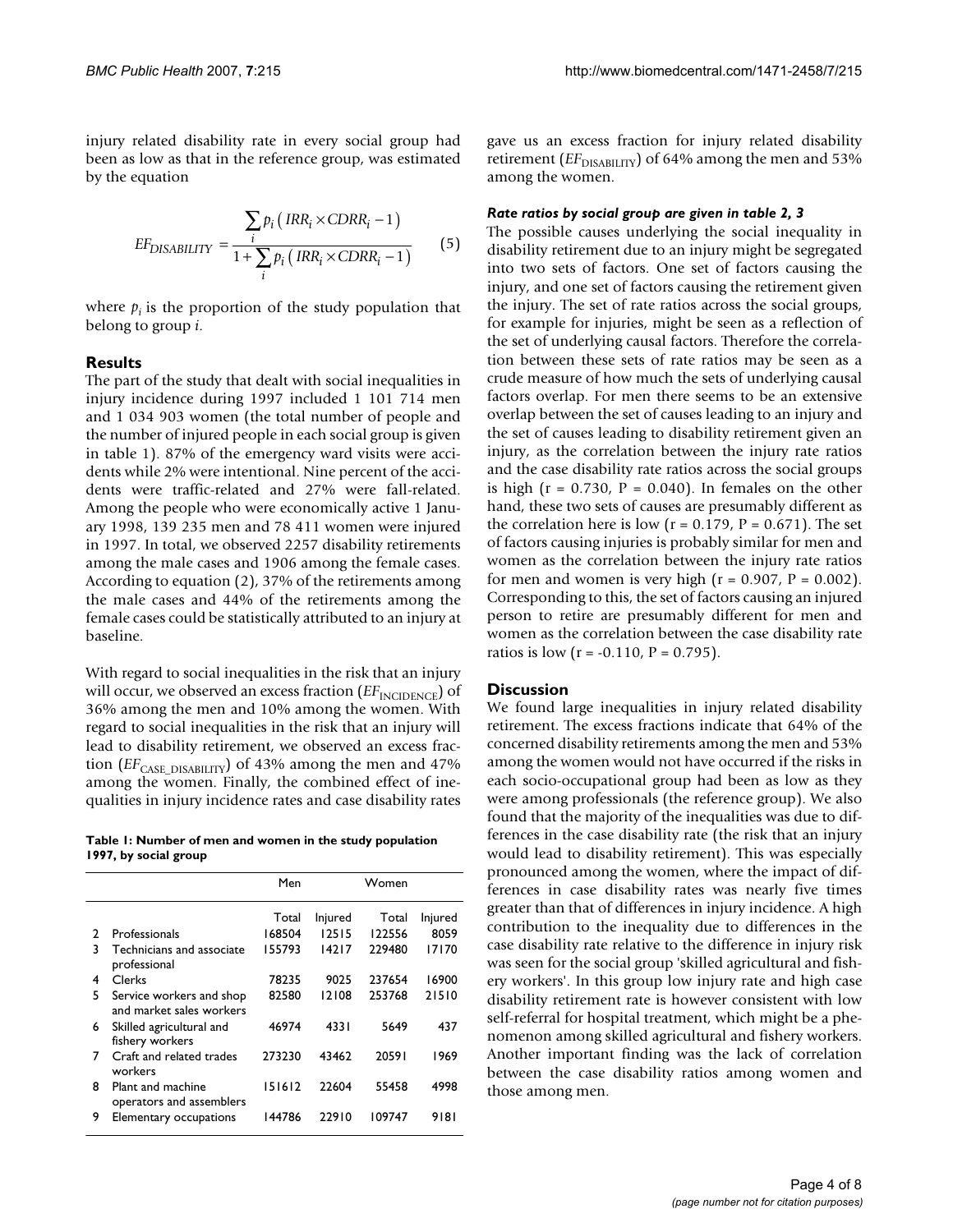| Social group |                                                        | Injury incidence<br>rate ratio | 95% CI          | Injury related case<br>disability retirement<br>rate ratio | 95% CI          | Injury related disability<br>retirement rate ratio | 95% CI          |
|--------------|--------------------------------------------------------|--------------------------------|-----------------|------------------------------------------------------------|-----------------|----------------------------------------------------|-----------------|
|              | 2 Professionals                                        | 00.1                           |                 | 00.1                                                       |                 | 1.00                                               |                 |
|              | 3 Technicians and associate<br>professional            | l.I7                           | $(1.16 - 1.19)$ | 1.34                                                       | $(0.99 - 1.81)$ | I.58                                               | $(1.17 - 2.13)$ |
|              | 4 Clerks                                               | 1.25                           | $(1.23 - 1.28)$ | 1.75                                                       | $(1.20 - 2.56)$ | 2.20                                               | $(1.50 - 3.21)$ |
|              | 5 Service workers and shop and<br>market sales workers | 1.55                           | $(1.52 - 1.58)$ | 1.67                                                       | $(1.19 - 2.34)$ | 2.59                                               | $(1.85 - 3.64)$ |
|              | 6 Skilled agricultural and fishery<br>workers          | 1.25                           | $(1.21 - 1.29)$ | 0.95                                                       | $(0.55 - 1.64)$ | 1.19                                               | $(0.69 - 2.05)$ |
|              | 7 Craft and related trades workers                     | I.92                           | $(1.90 - 1.94)$ | 1.48                                                       | $(1.16 - 1.88)$ | 2.84                                               | $(2.24 - 3.61)$ |
|              | 8 Plant and machine operators and<br>assemblers        | 1.84                           | $(1.82 - 1.87)$ | 2.21                                                       | $(1.72 - 2.84)$ | 4.07                                               | $(3.17 - 5.23)$ |
|              | 9 Elementary occupations                               | 1.89                           | $(1.86 - 1.91)$ | 2.72                                                       | $(2.14 - 3.46)$ | 5.12                                               | $(4.02 - 6.52)$ |

**Table 2: Rate ratios, by social group, with 95% confidence intervals (CI) for men**

The prospective design strengthens the study and we believe that the chosen follow-up period (5 years) was long enough to capture the vast majority of all disability retirements before age 60, which were or will be caused by an injury at baseline. Another strength was that the calculation of the attributable proportions was done through a statistical model (Equation 2), which is independent of retrospective medical opinions and legal considerations with regard to what cause should be assigned to a particular disability retirement. In Denmark, a person is eligible for early retirement at age 60. Therefore, a person can, but do not need to, seek disability retirement if he or she incurs a disability after 60. We cannot know to what extent the early retirements (age 60 and over) are due to disability. But we know that we would have a problem with false negative cases if we were to study disability retirements in this age group. For this reason we chose to only follow people until age 60.

In countries with a mix of private and public hospitals, referral bias is a major methodological problem [25]. The Danish referral system is unified and private hospitals are very few and deal with non-acute treatment. For admissions due to injuries geographical distances are important. Denmark has fully-funded public medical care and hospital system. Therefore neither accessibility nor economic incentives are likely to cause different treatment rates for various social strata. It has been shown, however, that onsite medical facilities have a potential for reducing the use of acute ward treatment [26]. That is especially true for medical facilities manned with professional medical staff. Such facilities are, however, very few in Denmark so at the most they may have reduced the social inequality in hospital treatments slightly. The counties own the hospitals in Denmark and the counties have very different policies for access to emergency wards causing a significant geographical difference in the ratios of treatments by GPs and emergency wards [21]. We have not adjusted for this referral bias. A similar bias by county may exist because a board in each local community decides the pension entitlement. A national complaints board shall, however, ensure that all citizens are treated equal.

| Social group |                                                        | Injury incidence<br>rate ratio | 95% CI          | Injury related case disability<br>retirement rate ratio | 95% CI          | Injury related disability<br>retirement rate ratio | 95% CI           |
|--------------|--------------------------------------------------------|--------------------------------|-----------------|---------------------------------------------------------|-----------------|----------------------------------------------------|------------------|
|              | 2 Professionals                                        | 1.00                           | --              | 1.00                                                    |                 | 1.00                                               |                  |
|              | 3 Technicians and associate<br>professional            | 1.12                           | $(1.10 - 1.13)$ | 1.49                                                    | $(1.19 - 1.86)$ | 1.66                                               | $(1.33 - 2.08)$  |
|              | 4 Clerks                                               | 00.1                           | $(0.99 - 1.02)$ | 1.60                                                    | $(1.24 - 2.06)$ | 1.60                                               | $(1.24 - 2.07)$  |
|              | 5 Service workers and shop<br>and market sales workers | 1.17                           | $(1.16 - 1.19)$ | 2.28                                                    | $(1.81 - 2.87)$ | 2.68                                               | $(2.13 - 3.38)$  |
|              | 6 Skilled agricultural and<br>fishery workers          | 1.11                           | $(1.01 - 1.22)$ | 5.20                                                    | $(2.77 - 9.75)$ | 5.77                                               | $(3.06 - 10.90)$ |
|              | 7 Craft and related trades<br>workers                  | 1.30                           | $(1.25 - 1.36)$ | 2.40                                                    | $(1.47 - 3.94)$ | 3.13                                               | $(1.91 - 5.14)$  |
|              | 8 Plant and machine<br>operators and assemblers        | 1.29                           | $(1.25 - 1.33)$ | 1.78                                                    | $(1.25 - 2.52)$ | 2.29                                               | $(1.62 - 3.26)$  |
| 9.           | Elementary occupations                                 | 1.21                           | $(1.19 - 1.24)$ | 2.96                                                    | $(2.30 - 3.80)$ | 3.58                                               | $(2.78 - 4.61)$  |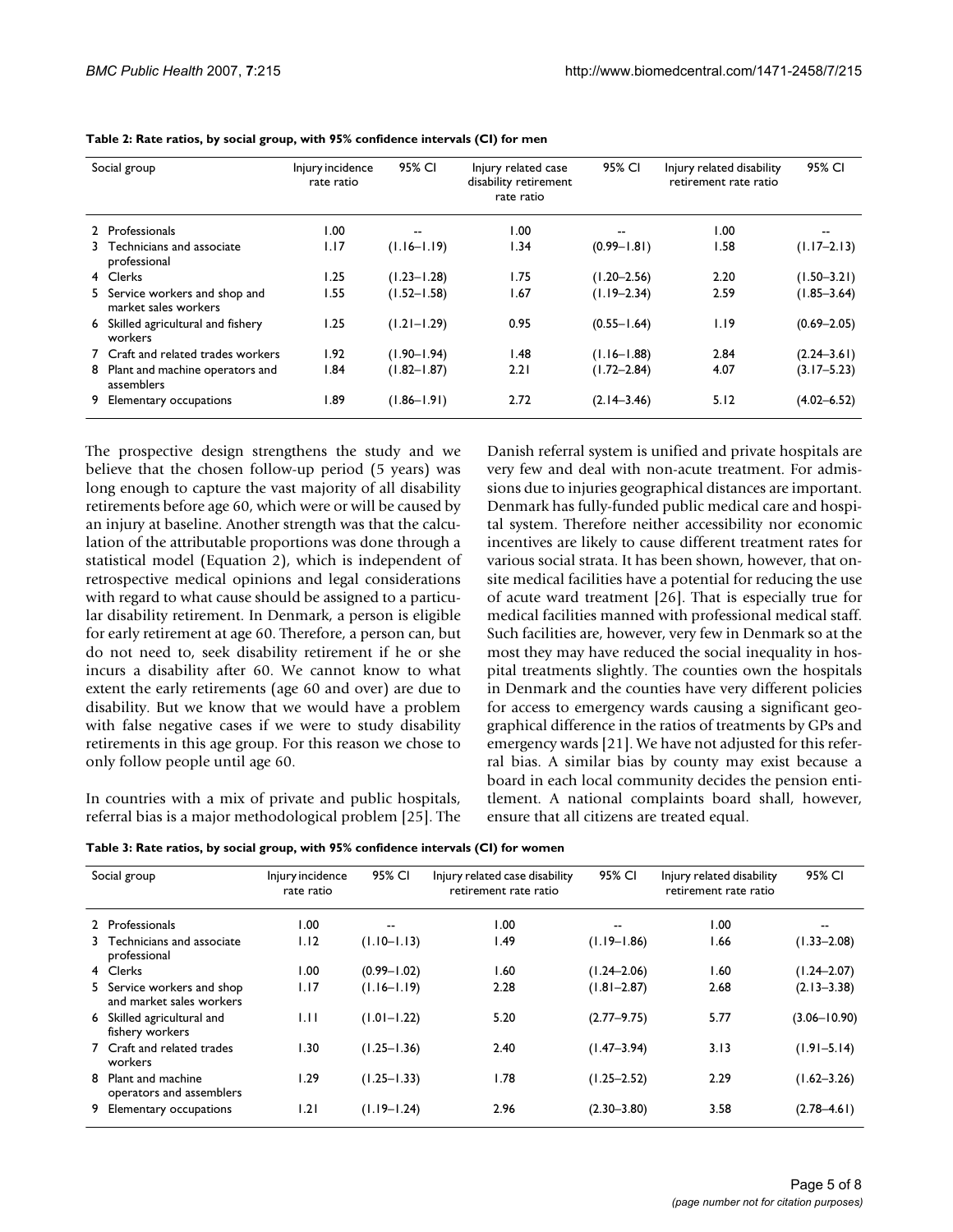We analysed the effect of injuries observed in 1997 on disability retirement in the following five years 1998–2002. The study design has some implications for the inference of the results. Using excess fraction as our measure of inequality, we do not look at disability retirements classified as caused by a specific injury in individuals, instead we look at the amount of all disability retirements in populations that can be attributed to the injuries observed at baseline. Attributable proportions can be calculated without knowing the actual causes for specific individuals. Furthermore, the relative rates estimated and the derived attributable proportions and excess fractions are not the effects of the counterfactual 'having an injury vs. not having an injury', but the effects of the counterfactual 'having an injury in 1997 vs. not having an injury in 1997'. Therefore, it is not possible to know whether the specific injury observed in 1997 actually caused the subsequent disability retirement for that specific individual. Rather, the increased rate of disability retirement in the injured group must be understood as an effect of the injuries, with the injury as the main cause, a contributing cause or a trigger, or the injury is merely associated with other incidences of injuries or with other causes of disability.

The main groups of DISCO-88 were used as a proxy measure of social status, and professionals were predefined as the group with the highest social status. It must be assumed that there is no intra-group heterogeneity. To the extent that a gradient of social status exist within the main groups of DISCO-88, specifically within the reference group of professionals, our excess fraction estimates will be conservative.

Injury related hospital contacts are strongly associated with social status. The three main sources of injury related hospital contacts are work, traffic and sports. The last mentioned source does not have the same social gradient as the other two. Work related injuries leading to hospitalization are much more common in manual industries like slaughterhouses, manufacture of wood and wood products than in administrative and clerical work and among professionals [27].

The gender differences in our results are significant in showing that the impact of differences in the consequences of an injury relative to the impact of differences in injury risk is stronger in women than in men. Further our results indicate that the factors contributing to disability retirement once injured are different for men and women. However, we have no data on what these different factors might be. However, as the relative rates of having an injury seem to follow the natural order of the occupational social status groups, the set of factors leading to injuries, in both men and women, and the set of factors in men leading to disability retirement once injured, is at least to some extent work related. The causes leading to retirement once injured in women might differ from those in men and the causes may to a lesser extent be work related in women.

Many different factors at societal, organisational, occupational, and individual levels are likely to contribute to the inequality between occupations in the risk of ending up on disability pension if exposed to an injury. If health care is of insufficient quality or unaffordable for parts of the population, some injury victims – typically of lower socioeconomic status – will have more lasting sequelae than with optimal treatment, and thus a higher risk of disability pension. Legal and economical incentives and sanctions can strongly influence the possibilities of being employed if partly disabled after an injury. Rules against discrimination, support for education, technical or personal aides, incentives for the employer and many other circumstances can be crucial in this respect.

The policies and practices of the organisation and the occupation of the injured worker will also have a large impact on further employment. In a situation with incomplete recovery after the injury, work tasks will often determine the level of symptoms in daily life. Organisations and occupations that allow for a diverse choice of tasks will provide better possibilities to place the injured victim in a job that do not provoke unbearable pain or other symptoms, which may cause the worker to opt for disability retirement.

As workers with lower skills are usually considered more easily replaced than higher skilled employees, only deliberate efforts to adapt work to the injured workers abilities, regardless of occupational status, can counteract a tendency of unequal exclusion. Many initiatives have been taken during the last decade by the European Community in order to ensure people with disabilities employment in ordinary jobs, e.g. personal assistance, preference to certain public jobs, financial support to adaptations in the workplace and to acquisition of special tools, but a Danish study [28] shows that the majority of the Danish companies make no use of these initiatives because of attitudinal barriers among management and employees and a lack of knowledge about the public financial support.

A recent study about return to work among disabled workers in the US [32] underlines the importance of job analysis, and of educating other workers about disability.

Factors like skills, motivation, flexibility, union membership, and many others, are likely to influence the possibilities to change job tasks – within or outside the usual occupation and workplace – if the injury consequences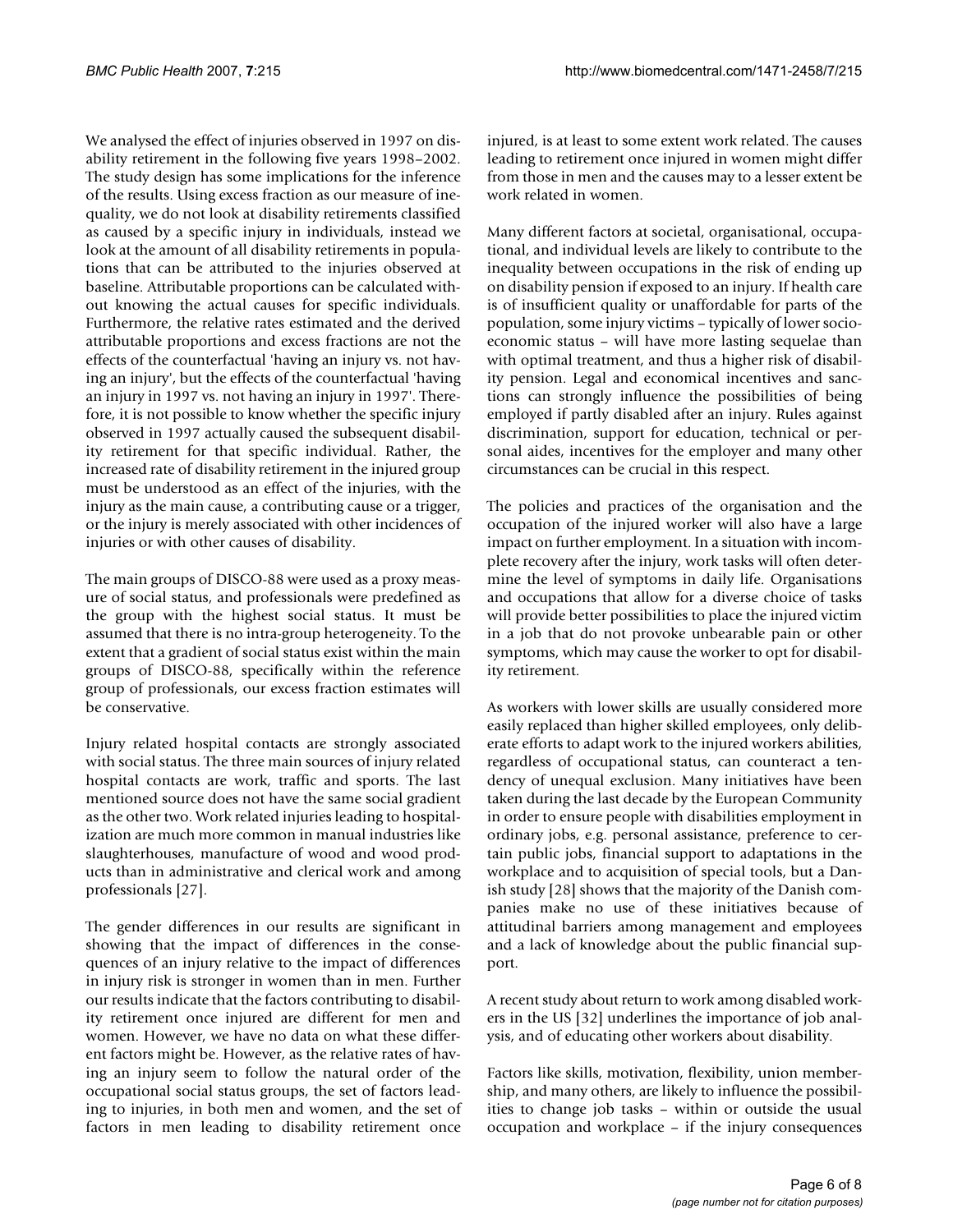made it impossible to carry on with the usual tasks. As at least education and skills are very unevenly distributed between occupations, these factors will also contribute to the inequality in disability. Part of the absence from work must be considered due to individual coping with work demands [29].

A Danish record linkage study has shown that although waiting time for hospital examination and treatment were similar for different occupational groups with musculoskeletal problems, the unskilled workers were on sick leave much more of the waiting time than professionals [30]. We consider the differences in work demands and thereby symptoms to be the most likely explanation for this difference.

A Canadian group has shown that health care interventions have limited impact on return to work for long-term sick-listed workers, whereas workplace interventions including ergonomic improvements and modified work were more efficient, and a combined intervention had the most profound impact [31]. Although this intervention was more costly, it produced the largest overall savings due to a pronounced reduction in compensation of lost income over the following 5 years. Ergonomic interventions also proved effective in a six-country study [32]. In the US study of work incapacity and reintegration, 80 percent of respondents who resumed working did so with the help of workplace accommodations [33].

#### **Conclusion**

The social inequality in injury related disability retirement lies only to some degree in the differences in the injury risk. More important are differences in the consequences of an injury. This was especially pronounced among the women, where the impact of differences in the consequences of an injury was nearly five times greater than the impact of differences in injury risk. For men, the impact of the inequality in injury risk and the impact of the inequality in the consequences of an injury were highly correlated, whereas this was not the case for women.

### **Competing interests**

The author(s) declare that they have no competing interests.

#### **Authors' contributions**

All authors have made substantial contributions to conception and design and have been involved in drafting the manuscript. HH performed the statistical analysis. HH, KLM and FT have critically revised the manuscript. All authors have read and approved the final manuscript.

#### **Acknowledgements**

None

#### **References**

- 1. Guberan E, Usel M: **[Permanent work incapacity, mortality and](http://www.ncbi.nlm.nih.gov/entrez/query.fcgi?cmd=Retrieve&db=PubMed&dopt=Abstract&list_uids=10024198) [survival without work incapacity among occupations and](http://www.ncbi.nlm.nih.gov/entrez/query.fcgi?cmd=Retrieve&db=PubMed&dopt=Abstract&list_uids=10024198) [social classes: a cohort study of ageing men in Geneva.](http://www.ncbi.nlm.nih.gov/entrez/query.fcgi?cmd=Retrieve&db=PubMed&dopt=Abstract&list_uids=10024198)** *Int J Epidemiol* 1998, **27:**1026-1032.
- 2. Krokstad S, Johnsen R, Westin S: **[Social determinants of disabil](http://www.ncbi.nlm.nih.gov/entrez/query.fcgi?cmd=Retrieve&db=PubMed&dopt=Abstract&list_uids=12540720)[ity pension: a 10-year follow-up of 62 000 people in a Norwe](http://www.ncbi.nlm.nih.gov/entrez/query.fcgi?cmd=Retrieve&db=PubMed&dopt=Abstract&list_uids=12540720)[gian county population.](http://www.ncbi.nlm.nih.gov/entrez/query.fcgi?cmd=Retrieve&db=PubMed&dopt=Abstract&list_uids=12540720)** *Int J Epidemiol* 2002, **31:**1183-1191.
- 3. Mansson NO, Merlo J: **[The relation between self-rated health,](http://www.ncbi.nlm.nih.gov/entrez/query.fcgi?cmd=Retrieve&db=PubMed&dopt=Abstract&list_uids=11523578) [socioeconomic status, body mass index and disability pen](http://www.ncbi.nlm.nih.gov/entrez/query.fcgi?cmd=Retrieve&db=PubMed&dopt=Abstract&list_uids=11523578)[sion among middle-aged men.](http://www.ncbi.nlm.nih.gov/entrez/query.fcgi?cmd=Retrieve&db=PubMed&dopt=Abstract&list_uids=11523578)** *Eur J Epidemiol* 2001, **17:**65-69.
- 4. Mansson NO, Rastam L, Eriksson KF, Israelsson B: **[Socioeconomic](http://www.ncbi.nlm.nih.gov/entrez/query.fcgi?cmd=Retrieve&db=PubMed&dopt=Abstract&list_uids=10024197) [inequalities and disability pension in middle-aged men.](http://www.ncbi.nlm.nih.gov/entrez/query.fcgi?cmd=Retrieve&db=PubMed&dopt=Abstract&list_uids=10024197)** *Int J Epidemiol* 1998, **27:**1019-1025.
- 5. Upmark M, Lundberg I, Sadigh J, Bigert C: **[Conditions during child](http://www.ncbi.nlm.nih.gov/entrez/query.fcgi?cmd=Retrieve&db=PubMed&dopt=Abstract&list_uids=11484872)[hood and adolescence as explanations of social class differ](http://www.ncbi.nlm.nih.gov/entrez/query.fcgi?cmd=Retrieve&db=PubMed&dopt=Abstract&list_uids=11484872)[ences in disability pension among young men.](http://www.ncbi.nlm.nih.gov/entrez/query.fcgi?cmd=Retrieve&db=PubMed&dopt=Abstract&list_uids=11484872)** *Scand J Public Health* 2001, **29:**96-103.
- 6. Stattin M: **[Retirement on grounds of ill health.](http://www.ncbi.nlm.nih.gov/entrez/query.fcgi?cmd=Retrieve&db=PubMed&dopt=Abstract&list_uids=15657199)** *Occup Environ Med* 2005, **62:**135-140.
- 7. Kawachi I, Kennedy BP: **[Income inequality and health: pathways](http://www.ncbi.nlm.nih.gov/entrez/query.fcgi?cmd=Retrieve&db=PubMed&dopt=Abstract&list_uids=10199670) [and mechanisms.](http://www.ncbi.nlm.nih.gov/entrez/query.fcgi?cmd=Retrieve&db=PubMed&dopt=Abstract&list_uids=10199670)** *Health Serv Res* 1999, **34:**215-227.
- 8. Krause N, Dasinger LK, Deegan LJ, Brand RJ, Rudolph L: **[Psychoso](http://www.ncbi.nlm.nih.gov/entrez/query.fcgi?cmd=Retrieve&db=PubMed&dopt=Abstract&list_uids=11598987)[cial job factors and return to work after compensated low](http://www.ncbi.nlm.nih.gov/entrez/query.fcgi?cmd=Retrieve&db=PubMed&dopt=Abstract&list_uids=11598987) [back injury: a disability phase-specific analysis.](http://www.ncbi.nlm.nih.gov/entrez/query.fcgi?cmd=Retrieve&db=PubMed&dopt=Abstract&list_uids=11598987)** *Am J Ind Med* 2001, **40:**374-392.
- 9. Krause N, Dasinger LK, Neuhauser F: **Modified work and return to work: a review of the literature.** *J Occup Rehab* 1998, **8:**113-139.
- 10. Dasinger LK, Krause N, Deegan LJ, Brand RJ, Rudolph L: **[Duration](http://www.ncbi.nlm.nih.gov/entrez/query.fcgi?cmd=Retrieve&db=PubMed&dopt=Abstract&list_uids=10332515) [of work disability after low back injury: a comparison of](http://www.ncbi.nlm.nih.gov/entrez/query.fcgi?cmd=Retrieve&db=PubMed&dopt=Abstract&list_uids=10332515) [administrative and self-reported outcomes.](http://www.ncbi.nlm.nih.gov/entrez/query.fcgi?cmd=Retrieve&db=PubMed&dopt=Abstract&list_uids=10332515)** *Am J Ind Med* 1999, **35:**619-631.
- 11. Krause N, Lund T: **Returning to work after occupational injury.** In *The psychology of workplace safety* Edited by: Barlow L and Frone MR. Psychological 2004:265-295.
- 12. Dasinger LK, Krause N, Deegan LJ, Brand RJ, Rudolph L: **[Physical](http://www.ncbi.nlm.nih.gov/entrez/query.fcgi?cmd=Retrieve&db=PubMed&dopt=Abstract&list_uids=10738711) [workplace factors and return to work after compensated](http://www.ncbi.nlm.nih.gov/entrez/query.fcgi?cmd=Retrieve&db=PubMed&dopt=Abstract&list_uids=10738711) [low back injury: a disability phase-specific analysis.](http://www.ncbi.nlm.nih.gov/entrez/query.fcgi?cmd=Retrieve&db=PubMed&dopt=Abstract&list_uids=10738711)** *J Occup Environ Med* 2000, **42:**323-333.
- 13. Krause N, Ragland DR: **[Occupational disability due to low back](http://www.ncbi.nlm.nih.gov/entrez/query.fcgi?cmd=Retrieve&db=PubMed&dopt=Abstract&list_uids=8029734) [pain: a new interdisciplinary classification based on a phase](http://www.ncbi.nlm.nih.gov/entrez/query.fcgi?cmd=Retrieve&db=PubMed&dopt=Abstract&list_uids=8029734) [model of disability.](http://www.ncbi.nlm.nih.gov/entrez/query.fcgi?cmd=Retrieve&db=PubMed&dopt=Abstract&list_uids=8029734)** *Spine* 1994, **19:**1011-1020.
- 14. Krause N, Lynch J, Kaplan GA, Cohen RD, Goldberg DE, Salonen JT: **Predictors of disability retirement.** *Scand J Work Environ Health* 1998, **23:**403-413.
- 15. Jensen PH: **Aging and work: from 'early' exit to 'late' exit in Denmark.** In *Ageing and the transition to retirement. A comparative analysis of European welfare states* Edited by: Maltby T, de Vroom B and Øverby E. Hampshire, UK and Burlington, VT., Ashgate Publishing Compagny; 2004:41-46.
- 16. Gallo WT, Bradley EH, Siegel M, Kasl SV: **[Health effects of invol](http://www.ncbi.nlm.nih.gov/entrez/query.fcgi?cmd=Retrieve&db=PubMed&dopt=Abstract&list_uids=11833981)[untary job loss among older workers: findings from the](http://www.ncbi.nlm.nih.gov/entrez/query.fcgi?cmd=Retrieve&db=PubMed&dopt=Abstract&list_uids=11833981) [health and retirement survey.](http://www.ncbi.nlm.nih.gov/entrez/query.fcgi?cmd=Retrieve&db=PubMed&dopt=Abstract&list_uids=11833981)** *J Gerontol B Psychol Sci Soc Sci* 2000, **55:**S131-S140.
- 17. Wallman T, Wedel H, Johansson S, Rosengren A, Eriksson H, Welin L, Svardsudd K: **[The prognosis for individuals on disability](http://www.ncbi.nlm.nih.gov/entrez/query.fcgi?cmd=Retrieve&db=PubMed&dopt=Abstract&list_uids=16630360) [retirement. An 18-year mortality follow-up study of 6887](http://www.ncbi.nlm.nih.gov/entrez/query.fcgi?cmd=Retrieve&db=PubMed&dopt=Abstract&list_uids=16630360) [men and women sampled from the general population.](http://www.ncbi.nlm.nih.gov/entrez/query.fcgi?cmd=Retrieve&db=PubMed&dopt=Abstract&list_uids=16630360)** *BMC Public Health* 2006, **6:**103.
- 18. Gallo WT, Bradley EH, Falba TA, Dubin JA, Cramer LD, Bogardus ST Jr., Kasl SV: **[Involuntary job loss as a risk factor for subsequent](http://www.ncbi.nlm.nih.gov/entrez/query.fcgi?cmd=Retrieve&db=PubMed&dopt=Abstract&list_uids=15095423) [myocardial infarction and stroke: findings from the Health](http://www.ncbi.nlm.nih.gov/entrez/query.fcgi?cmd=Retrieve&db=PubMed&dopt=Abstract&list_uids=15095423) [and Retirement Survey.](http://www.ncbi.nlm.nih.gov/entrez/query.fcgi?cmd=Retrieve&db=PubMed&dopt=Abstract&list_uids=15095423)** *Am J Ind Med* 2004, **45:**408-416.
- 19. Dew MA, Bromet EJ, Penkower L: **[Mental health effects of job](http://www.ncbi.nlm.nih.gov/entrez/query.fcgi?cmd=Retrieve&db=PubMed&dopt=Abstract&list_uids=1410099) [loss in women.](http://www.ncbi.nlm.nih.gov/entrez/query.fcgi?cmd=Retrieve&db=PubMed&dopt=Abstract&list_uids=1410099)** *Psychol Med* 1992, **22:**751-764.
- 20. Keefe V, Reid P, Ormsby C, Robson B, Purdie G, Baxter J: **[Serious](http://www.ncbi.nlm.nih.gov/entrez/query.fcgi?cmd=Retrieve&db=PubMed&dopt=Abstract&list_uids=12540716) [health events following involuntary job loss in New Zealand](http://www.ncbi.nlm.nih.gov/entrez/query.fcgi?cmd=Retrieve&db=PubMed&dopt=Abstract&list_uids=12540716) [meat processing workers.](http://www.ncbi.nlm.nih.gov/entrez/query.fcgi?cmd=Retrieve&db=PubMed&dopt=Abstract&list_uids=12540716)** *Int J Epidemiol* 2002, **31:**1155-1161.
- 21. Soll-Johanning H, Hannerz H, Tüchsen F: **[Referral bias in hospital](http://www.ncbi.nlm.nih.gov/entrez/query.fcgi?cmd=Retrieve&db=PubMed&dopt=Abstract&list_uids=16009057) [register studies of geographical and industrial differences in](http://www.ncbi.nlm.nih.gov/entrez/query.fcgi?cmd=Retrieve&db=PubMed&dopt=Abstract&list_uids=16009057) [health.](http://www.ncbi.nlm.nih.gov/entrez/query.fcgi?cmd=Retrieve&db=PubMed&dopt=Abstract&list_uids=16009057)** *Dan Med Bull* 2004, **51:**207-210.
- 22. Denmark S: *DISCO-88, Statistics Denmark's Official Standard Classification of Occupation* First Edition edition. Edited by: Denmark S. Copenhagen, Statistics Denmark; 1996.